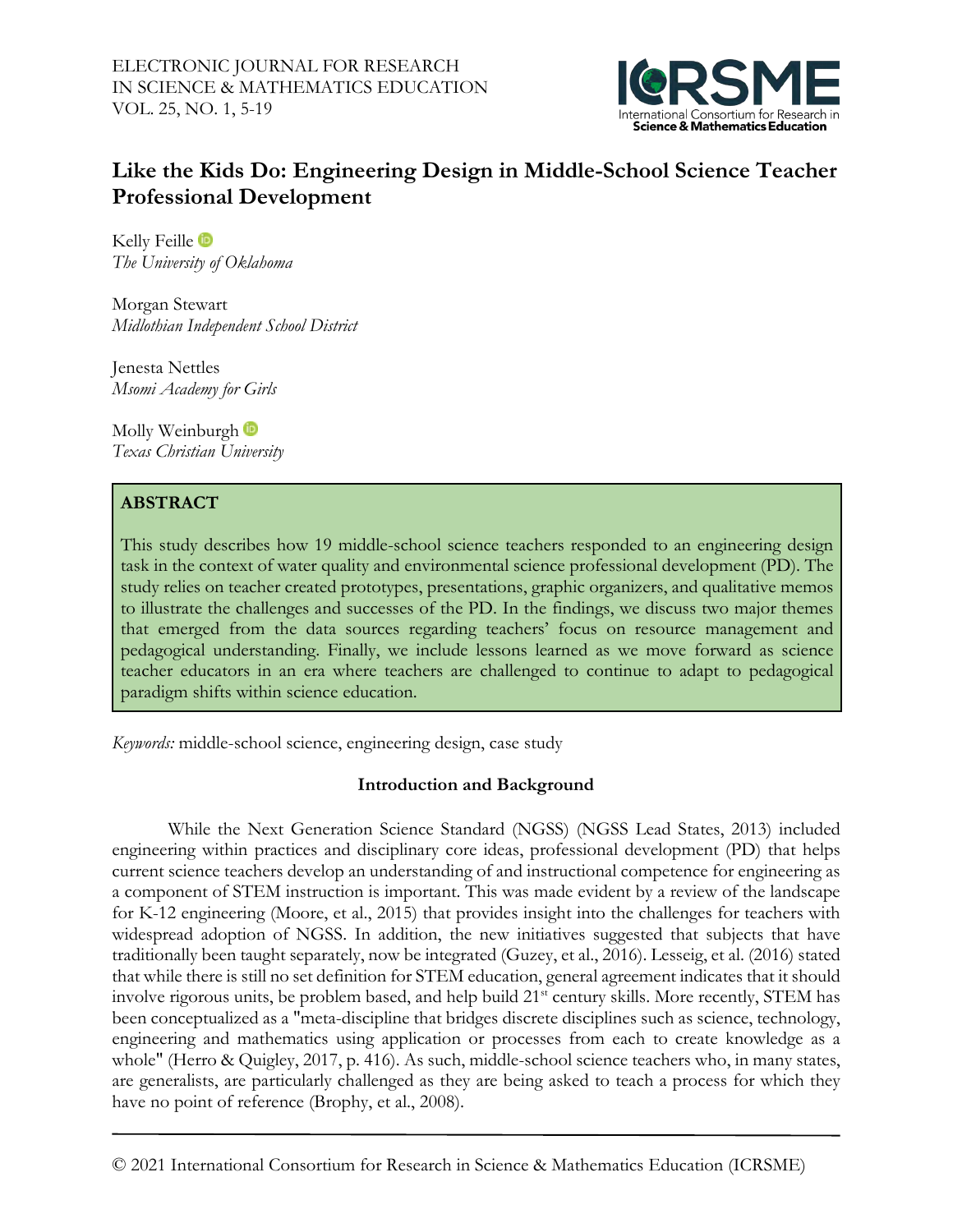A possible starting point is to recognize that science and engineering practices differ in several ways (Feille, Nettles, & Weinburgh, 2017). Science practices focus on changing one variable at a time while engineering practices involve changing several parts of a system to improve the system as a whole. Engineering practices are cyclical with many feedback loops. This recognition is necessary but not sufficient if middle-school teachers are expected to include engineering design within their science instructional time. An additional starting point is to help teachers identify how the process of engineering design can be situated within their pedagogical paradigm of student-centered learning and instruction design. Engineering design tasks are a concrete way to implement student-centered strategies such as collaboration, open-ended products/solutions, teacher as facilitator, and metacognition (Cunningham & Carlsen, 2014). However, to encourage the use of engineering design instructional tasks, teachers need to experience authentic problems for which engineering design is appropriate (Guzey, et al., 2014; Sun & Strobel, 2013). They must also experience ways that the process of engineering design can enhance and expand the science content taught in their grade level and further support the pedagogical demands of the student-centered/inquiry-based classroom (Estapa & Tank, 2017; Guzey et al., 2014).

Thus, the science education community has been slowly building a much-needed body of research on teacher PD programs for successful K-12 engineering education (Yoon, et al., 2013). Van Haneghan, et al. (2015) found a positive correlation between teacher self-efficacy and a teacher's beliefs about their students' abilities to engage in engineering practices. In addition, Lesseig et al. (2016) found that providing opportunities for teachers to observe struggling students succeed with the more challenging engineering design tasks proved to be an important experience for many of their teachers participating in the engineering design PD. Estapa and Tank (2017) found that after a PD focusing on integrating content within engineering design, teachers were able to "identify multiple ways in which engineering design could be used as a context for integration" (p. 14). Actually accomplishing integration, however, was limited due to a multiple number of challenges. Teachers required more support in the planning and enactment of lessons to support integration of content (Estapa & Tank, 2017).

The purpose of this exploratory study is to investigate how middle-school science teachers respond to an authentic and appropriate engineering design task within a summer PD. In doing so, the research team approached the research asking what patterns emerge as teachers engage in an authentic engineering design task conceived for middle-school students?

### **Conceptual Framework**

The overlap of socio-cultural constructivism (Vygotsky, 1986) and situated learning theory (Hung & Chen, 2001; McLellan, 1996) is used as the conceptual foundation of the study. Socio-cultural constructivism theory stresses the construction of knowledge through social interactions. From this perspective, peers and teachers provide learners with observable examples of the norms and practices of the culture. Language (as a commonly used social tool) becomes highly important within the community/culture as a means by which the individual and the community develop. Leontiev (1981) stated that an individual appropriates the socially available psychological tools of the community(ies) in which the individual resides. The teachers within this study constitute a community and work in collaborative groups. According to socio-cultural constructivism, they should exhibit new social language and actions as they integrate engineering practices into their STEM learning and instruction.

Situated learning theory has epistemological roots in the belief that learning is a contextualized, on-going process. It stresses that knowledge is created as "individuals interact with their environment to achieve a goal" (Whitworth, et al., 2017, p. 701) and that the setting in which the knowledge is used is important in determining what is learned. By focusing on the intersection of learning and social conditions, situated learning theory helps explain how professional skills are acquired (Vincini, 2003).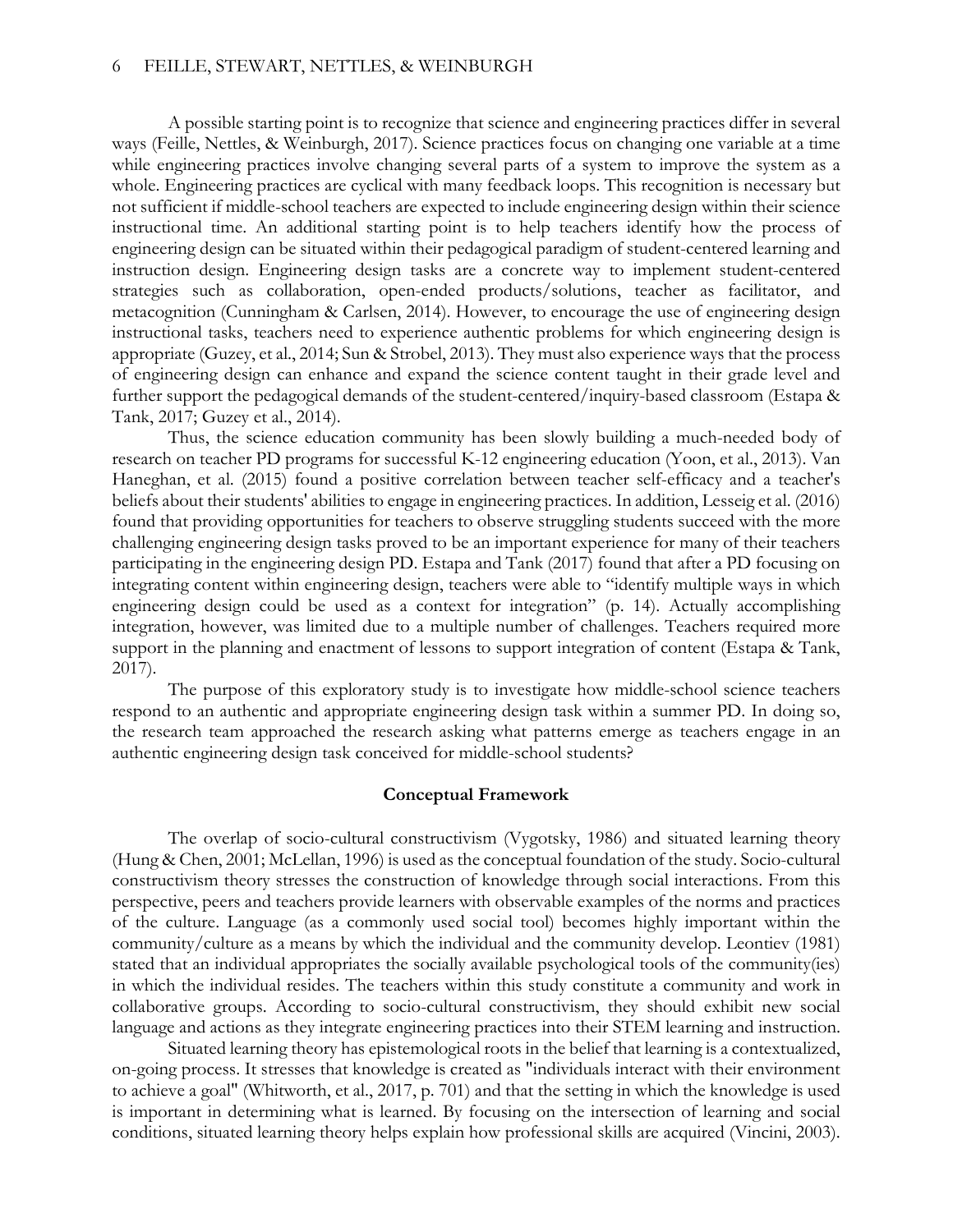### **Research Design and Methods**

This single case study investigates the response of a small group  $(N=19)$  of middle-school teachers to an engineering design task as presented in a summer PD. The teachers making up this case were all new to engineering and classroom-based engineering design tasks. The case study approach allows for more depth of study, investigates a series of connected events that occur in or over a specific time and place, and are deeply embedded in the context of the case (Flyvbjerg, 2001). Teacher design solutions, presentations, and graphic organizers paired with research team observation and qualitative memos provided the data set for the study. An emergent thematic analysis provided direction for the study and is described in more detail below.

### **Participants**

Middle-school science teachers from a large metropolitan area in the southwest were recruited for a PD that focused on environmental science with an emphasis on watersheds and water quality. Although one district (X) was the primary focus for recruiting, advertising flyers were sent to five other districts. Interested teachers completed an application and were selected based on requirements from the funding agency (e.g., teacher of science and not meeting the federal designation of "highly qualified"). Nineteen teachers (representing three districts) of varied backgrounds and teaching assignments participated (see Table 1).

| `able |  |
|-------|--|
|-------|--|

| Category          | Subcategory                 | Frequency (n) | Proportion (%) |
|-------------------|-----------------------------|---------------|----------------|
| Gender            |                             |               |                |
|                   | Male                        | 5             | 26%            |
|                   | Female                      | 14            | 74%            |
| Race/Ethnicity    |                             |               |                |
|                   | African American            | 5             | 26%            |
|                   | American Indian             | $\mathbf{1}$  | $5\%$          |
|                   | Hispanic                    | 2             | 10%            |
|                   | White                       | 11            | 58%            |
| University Degree |                             |               |                |
|                   | Other than science or       | 7             | 37%            |
|                   | education                   |               |                |
|                   | <b>Elementary Education</b> | 5             | 26%            |
|                   | Science                     | 7             | 37%            |
| District          |                             |               |                |
|                   | $\mathbf X$                 | 17            | 90%            |
|                   | Y                           | $\mathbf{1}$  | $5\%$          |
|                   | Z                           | $\mathbf{1}$  | $5\%$          |
| Years Teaching    |                             |               |                |
| Experience        |                             |               |                |
|                   | $\leq$ 5                    | 5             | 26%            |
|                   | 6 to 10                     | $8\,$         | 42%            |
|                   | $\geq$ 11                   | 6             | 32%            |

*Participant Demographics*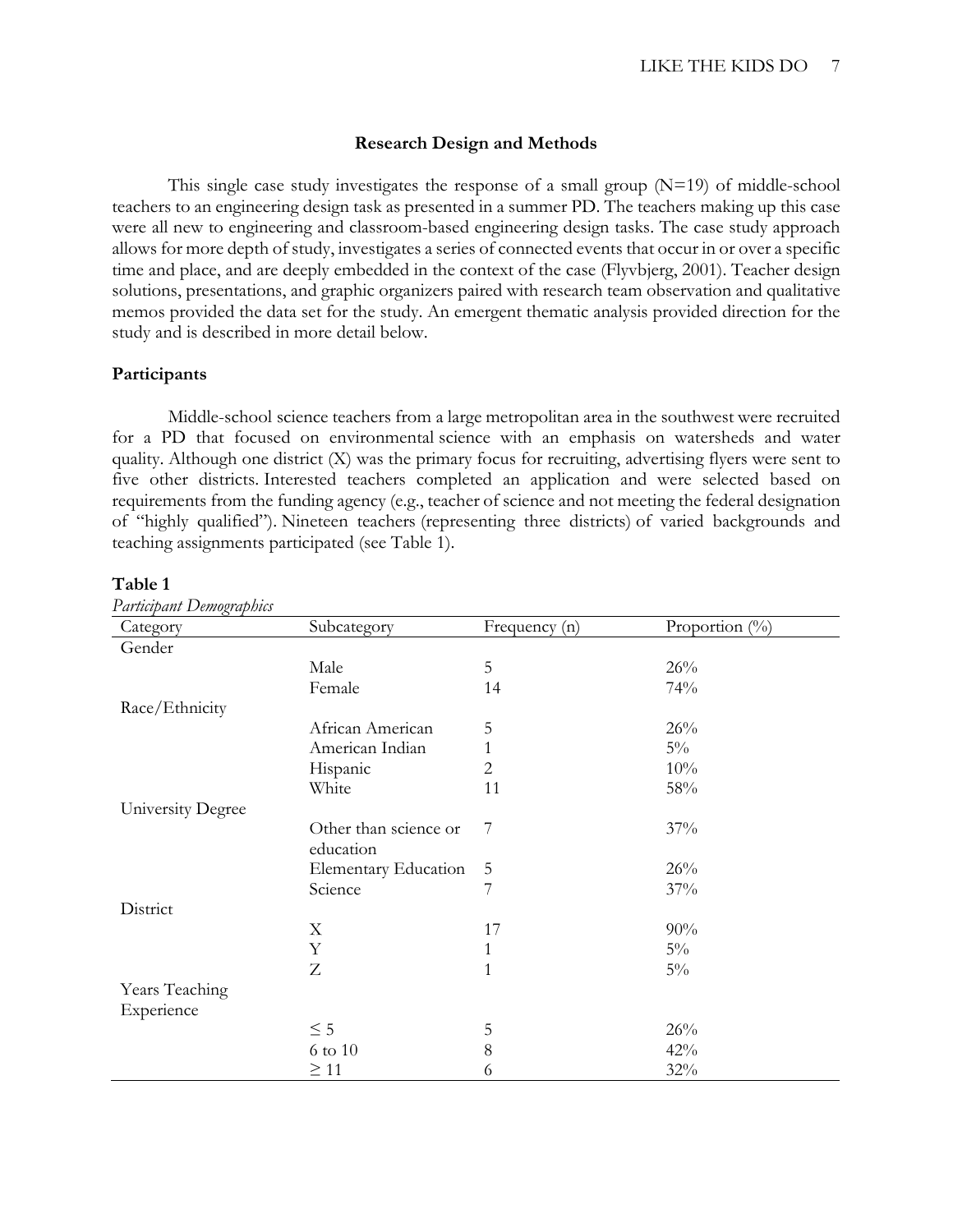# **Study Context: The Professional Development**

Changing teacher's practice is difficult, taking time and often requiring multiple exposures to professional development (Luft & Hewson, 2014). Therefore, the PD providers utilized a design containing elements found to be most effective: content specific (Garet, et al., 2001), long-term (Hauck & Campbell, 2014; Loucks-Horsley, et al., 2010), and learner centered (Loucks-Horsley et al., 2010). The teachers participated in 10 days (55 hours) during the summer with an academic year follow-up. The PD providers included three college of education faculty members from two local institutions. One faculty served as a pedagogical expert in science teaching, one as a language instruction expert in teaching to English language learners, and a third as a content expert in environmental issues. This study focuses on the engineering design task, taking place over five days (day 1 and 6-9) of the summer portion of the PD and does not include the other four days of the summer PD or the academic year follow-up (see Table 2).

# **Table 2**

*PD Day by Day*

| Day 1        | Day 2          | Day 3             | Day 4                   | Day 5             |
|--------------|----------------|-------------------|-------------------------|-------------------|
| Watershed    | Continue water | <b>ELL Topics</b> | Field Trip-             | Debrief Day &     |
| Introduction | testing.       |                   | Water Treatment         | <b>ELL Topics</b> |
|              |                |                   | Plant                   |                   |
|              |                |                   |                         |                   |
| Day 6        | Day 7          | Day 8             | Day 9                   | Day 10            |
| Define the   | Conducting     | Prototype         | Finalize                | Classroom         |
| Problem      | Background     | Development       | Prototype and           | implementation    |
|              | Research &     | and Optimization  | <b>Present Solution</b> | & ELL Topics      |
|              | Specify        |                   |                         |                   |
|              | Requirements   |                   |                         |                   |

The science content focused on watersheds and the environmental issues surrounding water quality including content about water contamination, how to test water for the presence of typical contaminates, and features of the local watershed. To model learner-centered pedagogical practices, in addition to ELL pedagogical support, the PD team decided to include an engineering design task that required using scientific knowledge of water and the characteristics of clean water to design a water filtration system. It was communicated to the teachers at multiple points to address the engineering design task as they thought their students might, engaging in the task as learners following the process of engineering design (see Figure 1). This same engineering design task was piloted by two members of the research team with upper-elementary and middle-school students in a week-long, University-based workshop earlier in the summer which allowed the researchers to compare the practices of the teachers with those of student learners (see Feille, Nettles, & Weinburgh, 2017)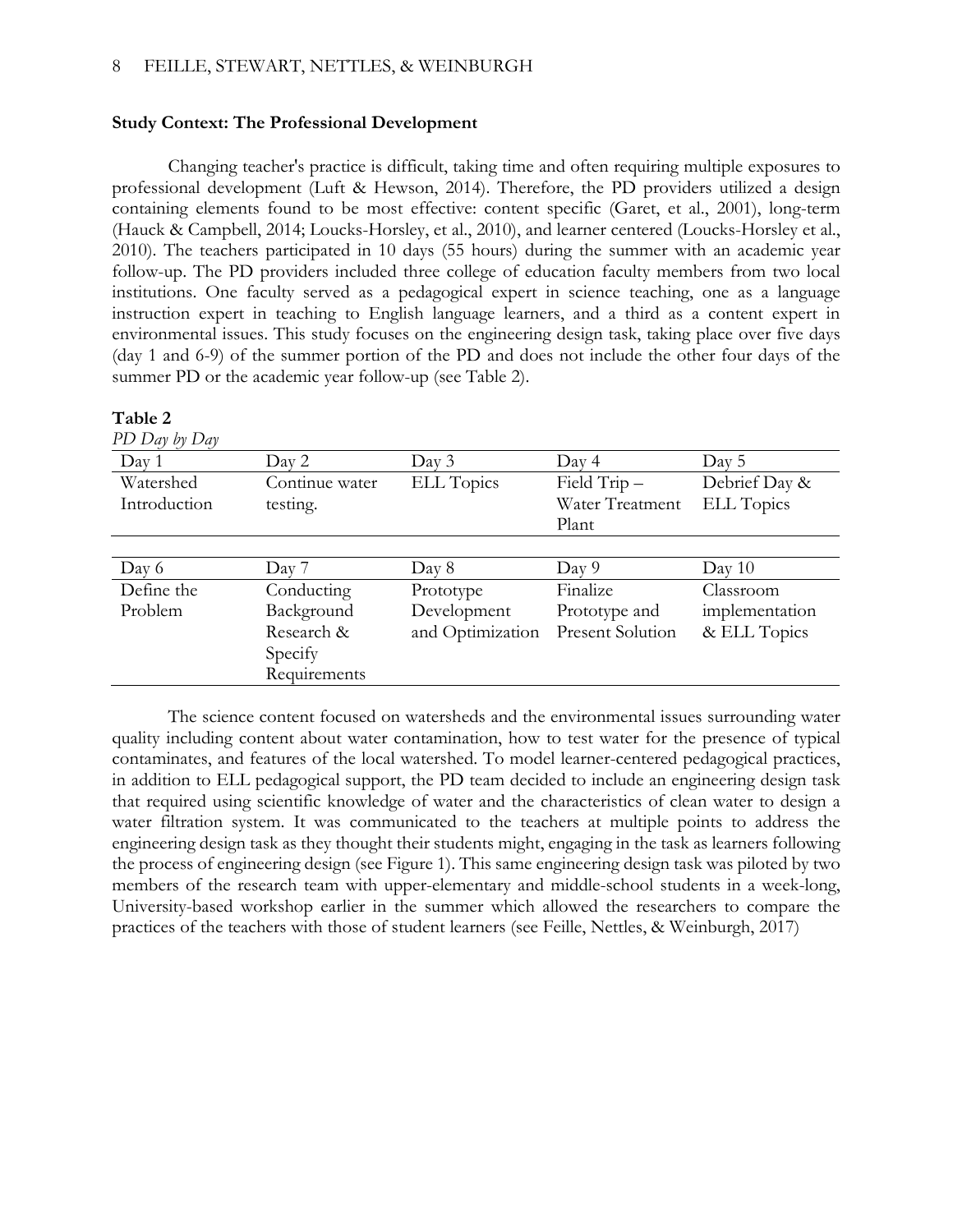#### **Figure 1**

*Process of Engineering Design for Designing a Water Filtering System Inspired by Nature*



### Define the Problem

Initially, teachers were introduced to the local watershed through an interactive investigation using Google Maps and mini-lessons. Google Maps provided visuals of the local watershed. Minilessons provided information about the primary components of water quality including river bank evaluation, pH, temperature, turbidity, benthic macroinvertebrates, coliform bacteria, dissolved oxygen, nitrates, and phosphates. In addition, the teachers visited a near-by, human-made collection pond to collect observations and qualitative data regarding the quality of the site and interpreted student-collected water quality data for the site. Relating to questions of water quality, the teachers used a LaMotte® water-testing kit to become familiar with standard tests used to investigate and determine the quality of a water sample. The teachers followed test directions provided in the kit to learn about the significance of and practice measuring pH, temperature, nitrate and phosphate levels, and turbidity on both clean (tap water) and dirty (with added nitrates, phosphates, and soil to increase turbidity) water samples. After the content introduction the teachers were given the engineering design task requiring them to plan a system that was inspired by the water-cleaning processes of nature.

# Conduct Background Research

To gain an understanding of how processes in nature work to clean water, the teachers researched natural filtering systems. They were provided sample readings about biological filtration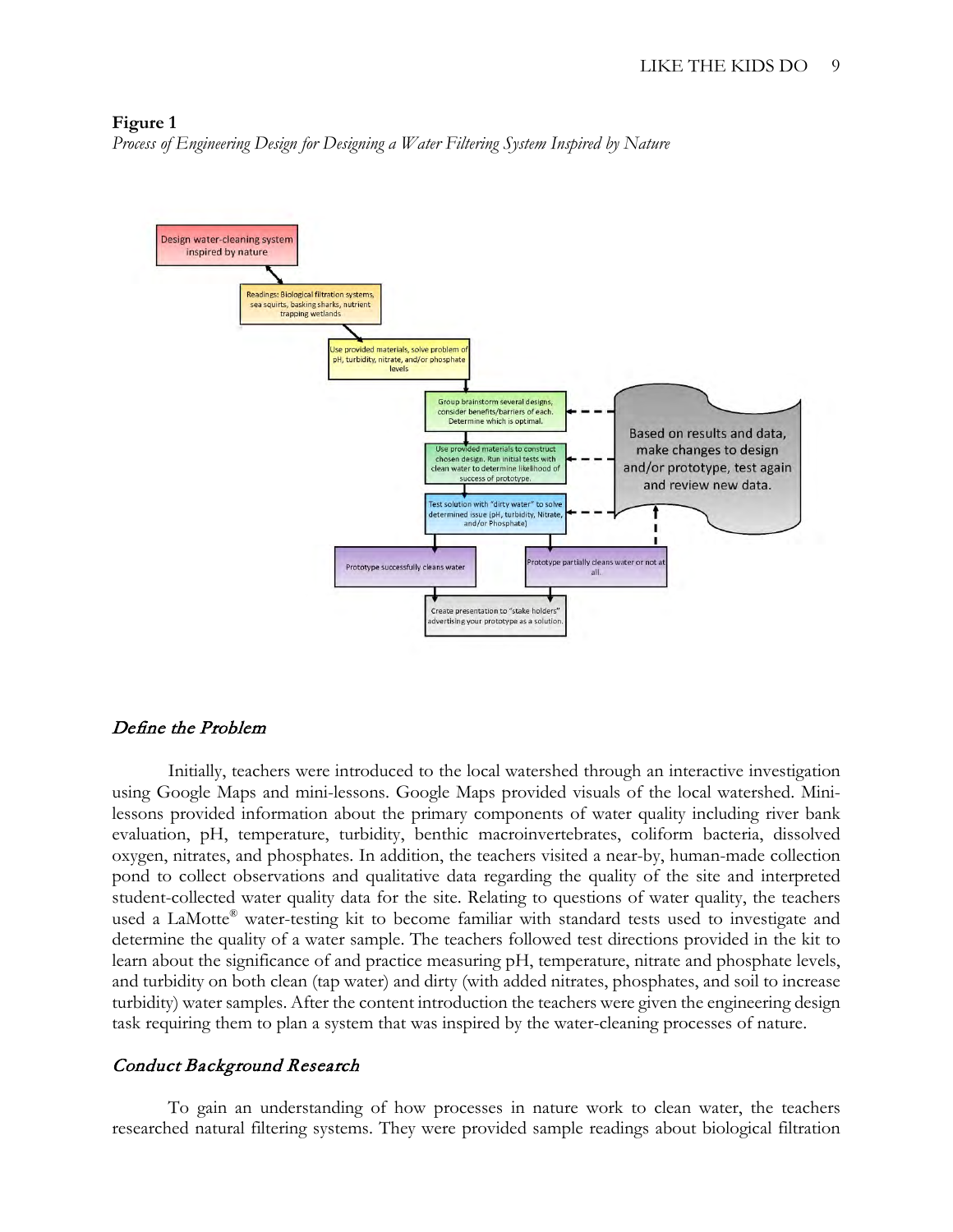systems, sea squirts, flamingos, basking sharks, whales, and sediment trapping in wetlands as well as conducted their own internet searches. Background research ended with table discussions about filtering techniques and possibilities for transfer to human-made systems and the ways in which humans have taken advantage of these processes to purify water through biomimicry (for example, constructing wetlands for wastewater filtration).

# Specify Requirements

To address the engineering design task, the PD providers introduced the teachers to the following supplies: plastic hosing, A/C powered water pumps, plastic shoe bins, fish tank filter bags and filter media, coffee filters, sponges of various sizes, mesh bags, gravel, sand, duct tape, and twine. The PD providers asked groups to identify one or more water-quality issue to focus on for their filtration system (e.g pH, turbidity, or nitrate and/or phosphate levels). The PD providers then allowed teachers access to the above introduced materials as well as any other materials found in the classroom and supply closet that would help them meet the identified requirements for their initial water filtration prototype.

### Prototype Design and Solution Optimization

Next, teacher groups designed and built their prototypes. Prior to building, it was expected that groups considered and discussed several designs. When an agreed upon design was selected, the teachers used the materials provided (and others they collected along the way) to construct their filtration devices. Once their device was built, they tested it for structural issues (i.e. leaks) with a small amount of clean water before they tested their process on dirty water. Groups then determined if their solution met the requirements defined above, what adjustments they needed to make, and made these changes to optimize their solution. Group members recorded any designs, changes, and test results in their journals.

### Communicate Solutions

Once they determined a final solution, each group shared their progress and results using a multimedia presentation (such as video, PowerPoint, or Prezi). Groups were encouraged to identify the audience for their presentation; some of the presentations identified specific audiences such as policy makers or investment firms, while others indicated stakeholders who might be interested in alternate modes of water cleaning. Criteria for the presentations were not established per a rubric or checklist so that the teachers were free to communicate what they felt was important to share based on what they learned throughout the process as long as they described their goals and the methods they used to meet their goals. Their decisions made during this process provided data regarding their understanding of the purpose and process of engineering design as well as the scientific content regarding water quality.

After the group presentations, the PD providers showed videos of previous student presentations and displayed a collection of student-constructed prototypes (see Figure 2) as comparisons to the teacher-constructed prototypes (see Table 3). The influence of these videos can be seen in the teachers' discussions concerning the process of engineering design. Teachers were given time to debrief as they compared their design to the student designs as they considered the implications for classroom practice.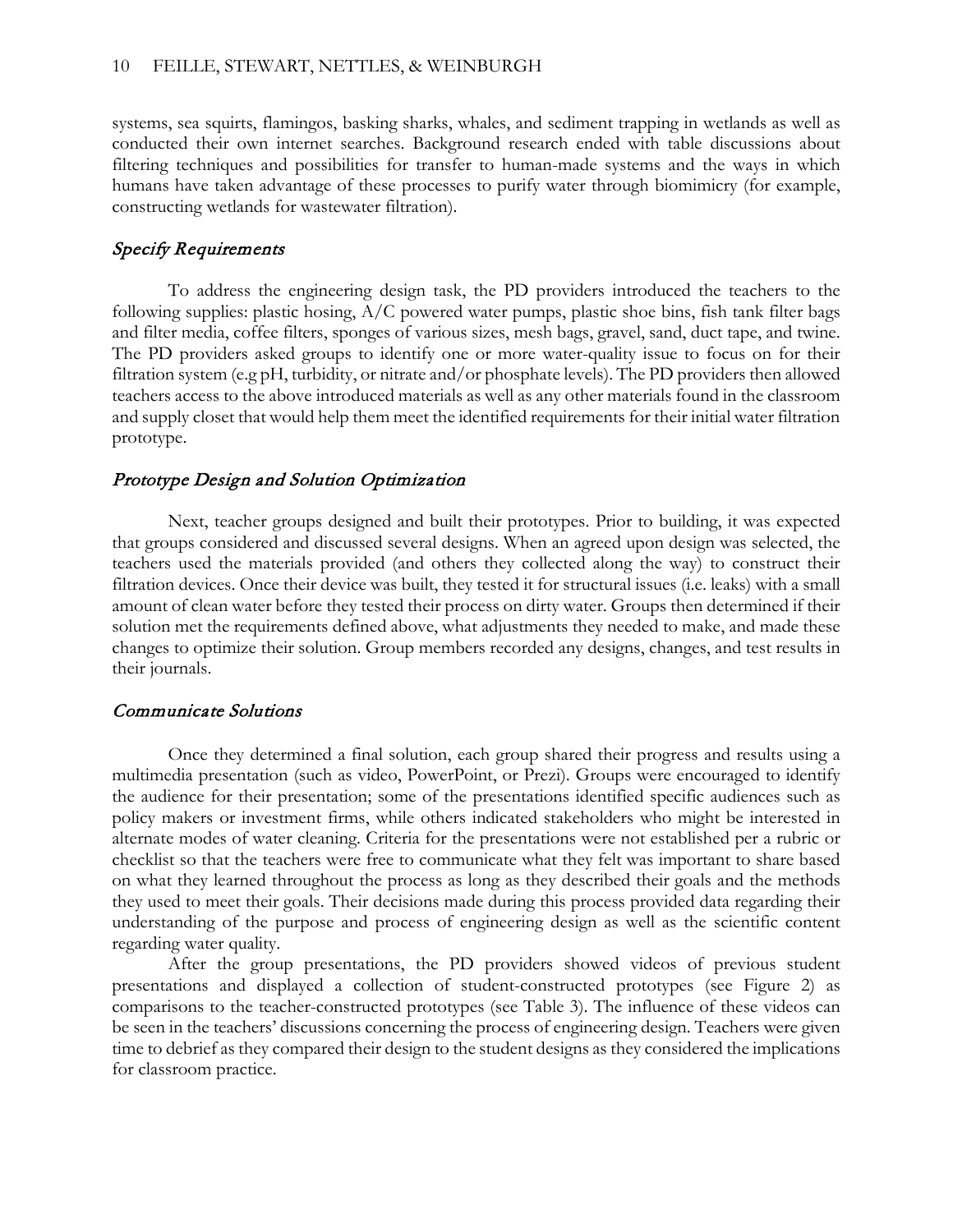# **Figure 2** *Examples of Student Prototypes*



# **Table 3**

| Comparing Student and Teacher Prototypes |  |
|------------------------------------------|--|
|------------------------------------------|--|

| <b>Student Prototypes</b>                          | <b>Teacher Prototypes</b>                         |
|----------------------------------------------------|---------------------------------------------------|
| Universal use of water pumps and gravitational     | Primarily (3 out of 4) relying solely on          |
| force                                              | gravitational force                               |
| Invested in multiple iterations of prototype       | Often relied on first design, only adding leak    |
|                                                    | prevention                                        |
| Used and modified (sometimes permanently) all      | Used all available supplies, but only modified    |
| available supplies                                 | those seen as disposable (e.g. water bottles,     |
|                                                    | coffee filters, paper towels)                     |
| Experimented with various forms of filtration      | Relied on familiar materials and filtration tools |
| including fish tank filters and filter media (e.g. | (e.g. water bottles, gravel, and coffee filters)  |
| sand, gravel, charcoal).                           |                                                   |
| Primarily unconcerned with amount of               | Primarily concerned with conserving materials     |
| materials used – not conservation minded           | and not wasting or needing to throw away          |
|                                                    | products                                          |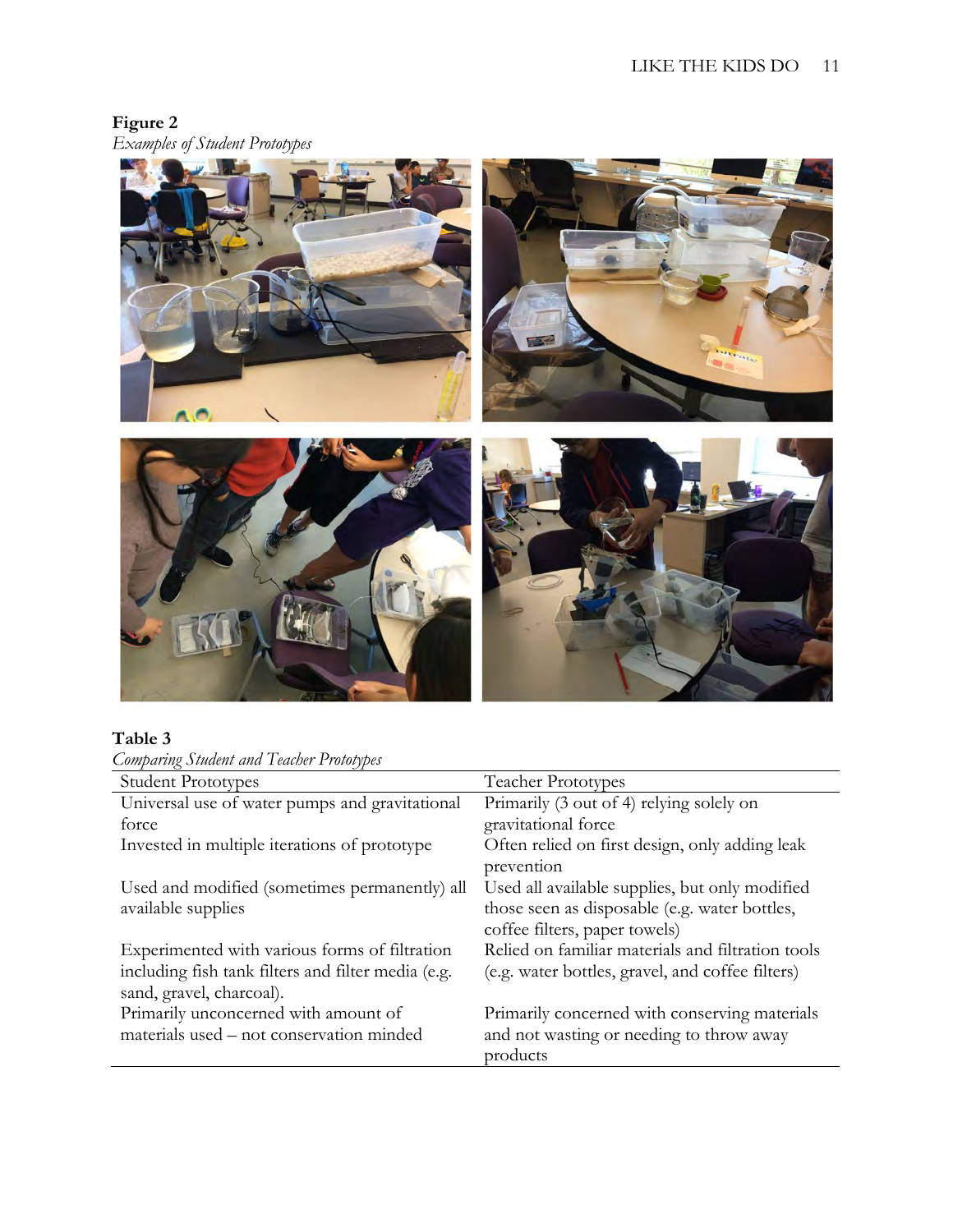### 12 FEILLE, STEWART, NETTLES, & WEINBURGH

### **Data Collection**

Multiple sources of data were used to investigate the teachers' experiences with the engineering design task It was the intention of the research team to first mimic the experiences as provided to upper-elementary and middle-school students in the summer workshop Diving Deeper (Feille, Nettles, & Weinburgh, 2017) as well as challenge the teachers to relate their experiences as learners back to possibilities within their own classrooms. Products created by the teachers as they designed solutions to the engineering design task (journal entries, graphic organizers, prototypes, and final presentation) were combined with photos, videos, and research team memos to provide the data for this study. The research team included two of the PD providers and two additional researchers. Two members of the research team were also the designers and facilitators of the Diving Deeper workshop for students. All four members of the research team collected photographs, field observations, and memos.

# Teacher Design Solutions

In groups of three to four, the teachers used the process of engineering design to approach the problem of removing contaminates from a dirty water sample inspired by the water cleaning processes found in nature. Groups were asked to develop, test, and optimize a prototype solution with a clean water sample before evaluating their solution with dirty water. Teacher prototypes were photographed, and tests were videotaped for both the research team and for the teachers to use in their multimedia presentations.

### **Figure 3**



*Teacher Constructed Products*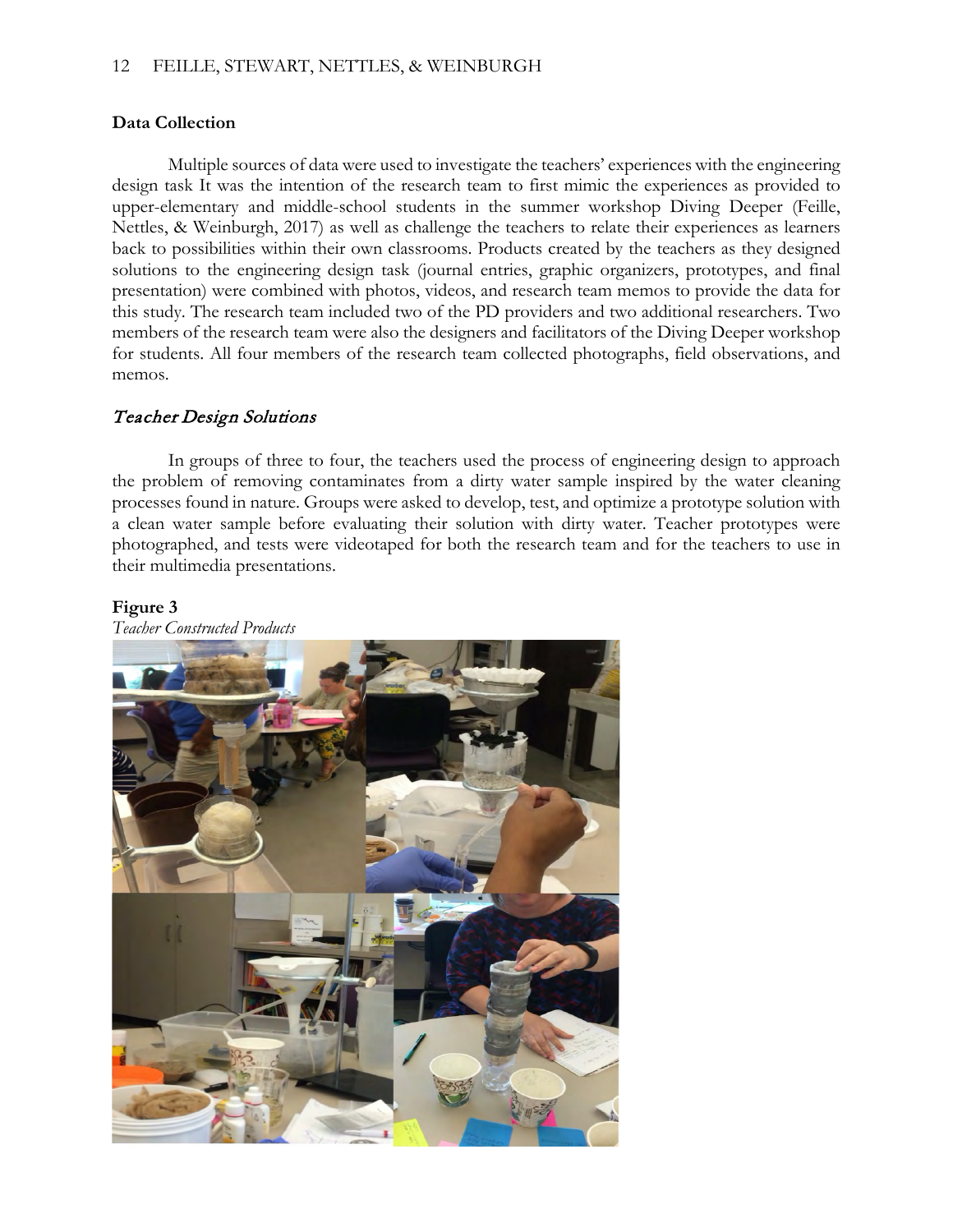Figure 3 shows the four final group prototypes. Throughout the process, teachers were asked to record notes of their plans, changes, trial results, and questions in their participant journals. Once each group chose and built an optimized solution, they produced a technical drawing that detailed what materials were used and how they were assembled. Each drawing was to scale and included multiple views of the prototype solution (front, top, bottom, left or right, and/or exploded views). These drawings were recorded in the participant journals.

# Teacher Presentations

As a final step in their engineering design task, groups shared their prototype solution and the results of their tests in a multimedia presentation. The groups were allowed to choose the method in which they presented their goals, prototype, and findings. The presentations were videotaped, providing additional data regarding the teachers' thought processes and decision making during their engineering design task.

# Qualitative Memos

Throughout the engineering design task, the PD providers held large and small group discussions with the teachers. During the discussions, members of the research team recorded memos detailing teacher responses and ideas. These memos provide further qualitative data regarding the teachers' ideas and thoughts concerning the process of engineering design and their experiences solving the problem.

# Graphic Organizers

Over the course of the PD, teachers constructed graphic organizers around the topics and activities addressed. The graphic organizers were constructed over three completed iterations. The first iteration asked teachers to identify ways in which they could have an impact on their watershed and list these impacts along the one-inch margin of an 11x17 sheet of paper. During the second and third iterations, teachers brainstormed three to five meaningful events or topics covered through the PD using a different colored pencil for each iteration. These three to five events served as nodes within the graphic organizer. Although they were encouraged to do so, in most cases, the teachers did not identify connections of ideas or events across the graphic organizer but instead constructed several individual and isolated graphic organizers stemming from the identified nodes. Figure 4 shows an example graphic organizer. Although the graphic organizers offer some evidence of conceptual understanding of the pedagogical tool or scientific concept identified, they were not used as an assessment tool. The graphic organizers were used to identify the events and concepts the teachers found meaningful for their own pedagogical and content understanding.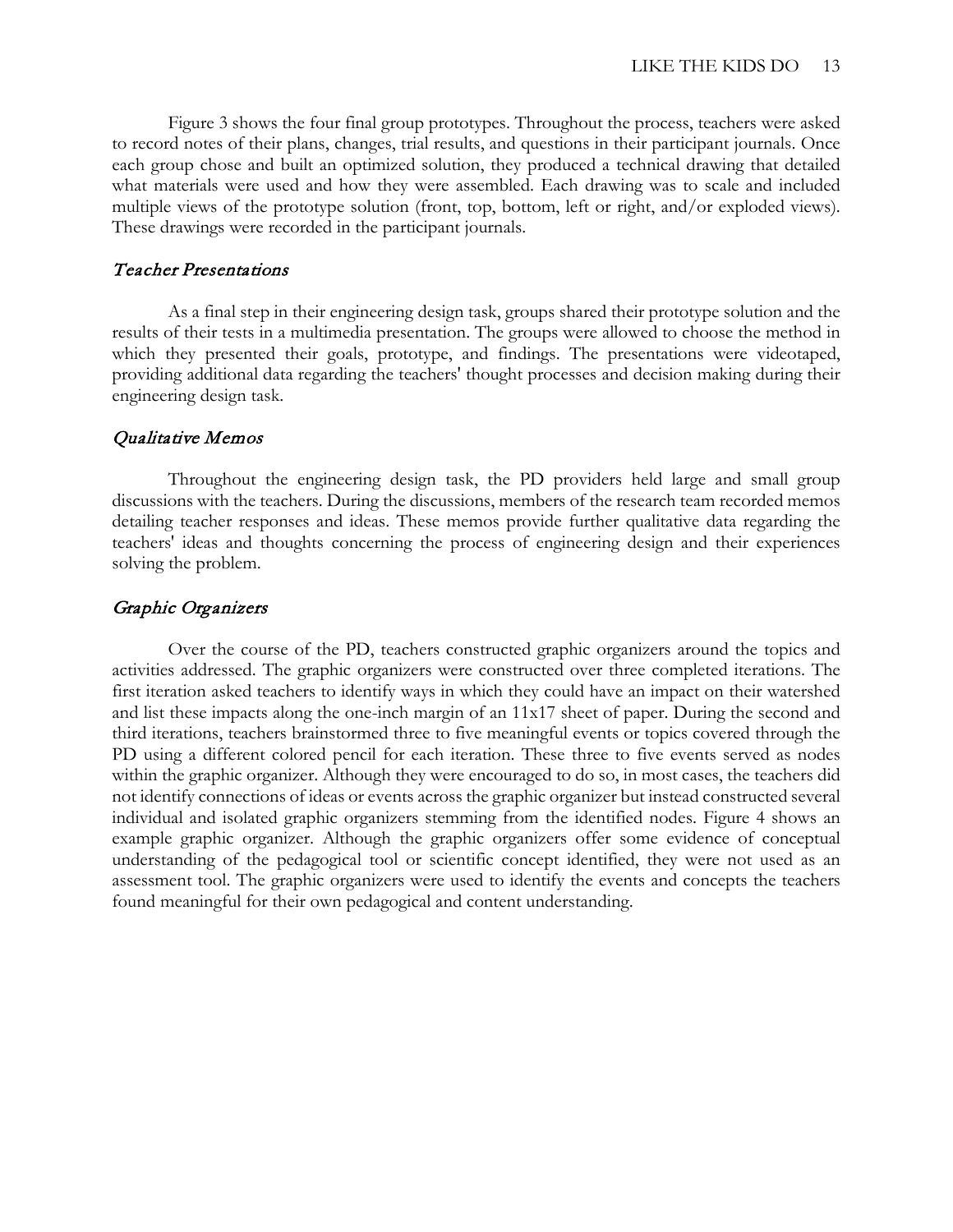#### 14 FEILLE, STEWART, NETTLES, & WEINBURGH

### **Figure 4**

*Example Graphic Organizer*



#### **Data Analysis**

This research included a number of "episodes" (Stake, 2010, p. 133) made up from the teacher constructed prototypes, presentations, graphic organizers, and research team observations and qualitative memos. Episodes are specific isolated behaviors or events. Through a reiterative process, the research team worked as individuals as well as collectively to identify "patches" of meaning within the multiple sources of data. Patches of data are the episodes that become more useful, revealing meaning within the data (Stake, 2010). The team then synthesized the patches using emergent themes regarding the teachers' responses to the engineering design task.

Emergent themes were initially identified through observations and research team memos. Throughout data collection, research team memos referred frequently to teacher use of resources, demonstrations of content understanding compared to discussions of classroom implementation. Individually, research team members analyzed the patches of data for evidence of the primary themes as well as any other secondary themes that may emerge and then compared analytical findings during regular research-team meetings (Ely, et al., 1997). Table 4 identifies these primary and secondary themes.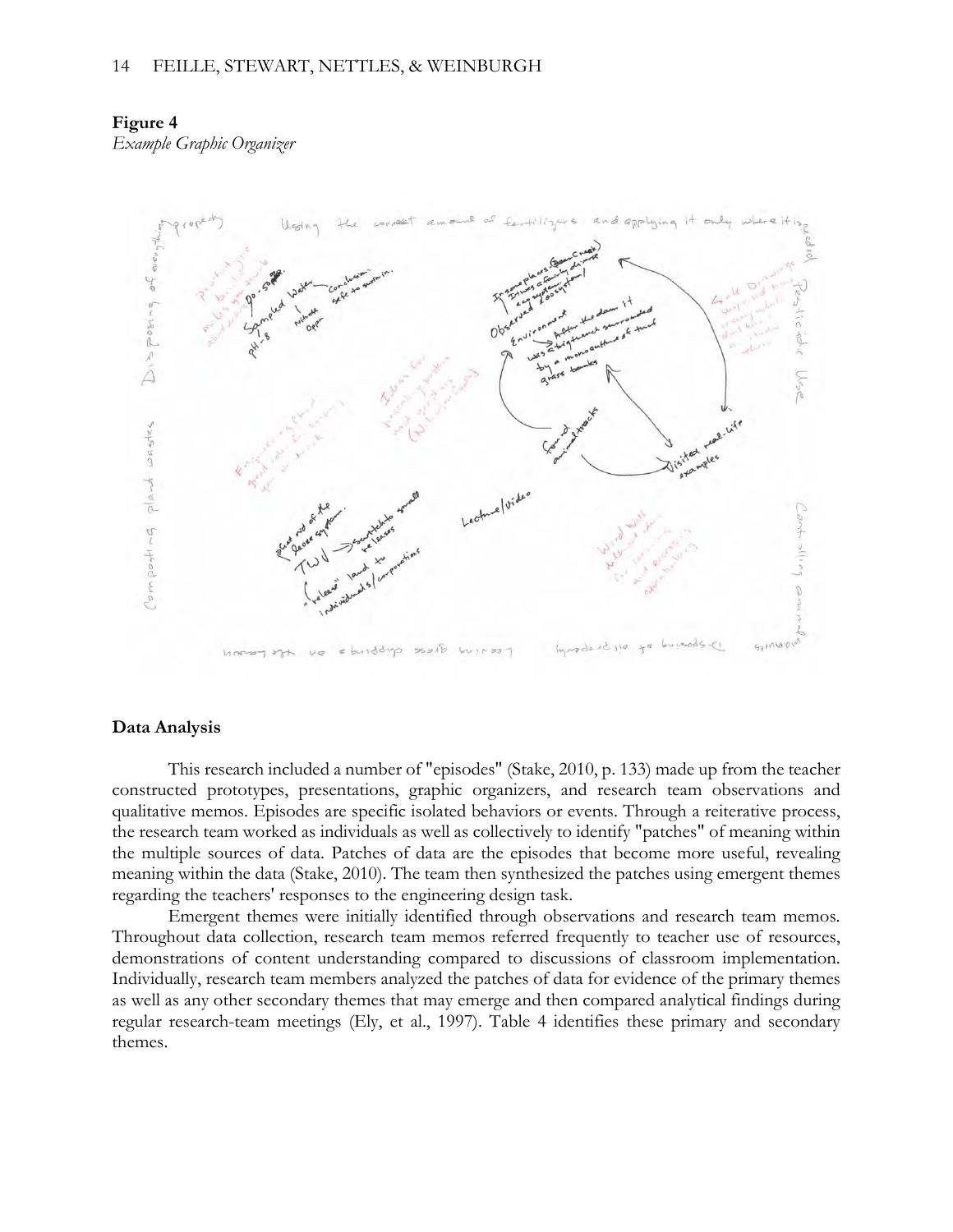| Primary and Secondary Themes |                                  |
|------------------------------|----------------------------------|
| Resource Management          | Attention to Content             |
| Disposable over reusable     | Pedagogical focus                |
| Modification of materials    | Misconceptions maintained        |
| Familiarity vs novelty       | Feasibility of biomimicry design |
| Time                         | Process of engineering design    |

**Table 4**

Several techniques suggested by Lincoln and Guba (1985) and Glesne (2006) were utilized to increase the trustworthiness of the research claims. Credibility was increased by having prolonged engagements with the teachers, multiple data sources, multiple researchers, and clarification of researcher bias. Confirmability was established through audit trails, multiple data sources and reflexivity.

### **Findings**

Two primary themes emerged during field observations and were further investigated through the data analysis. First, the teachers were consistently mindful of resource management. This was seen in the selection of materials as well as designs for filtration systems. Second, the teachers were focused on a pedagogical understanding rather than a science content or understanding the process of engineering design.

#### **Resource Management**

Almost immediately upon being given the engineering design task, one teacher expressed the desire to use an empty water bottle, bottled water was provided as refreshment and not intended as a construction material. This resulted in other teachers selecting to use the bottles (even to the extent of drinking the water to provide an empty bottle). Like the students, the teachers were encouraged to use any available material in the room and supply closet. While the students gravitated more towards the supplies laid out on a table, the teachers actively sought out alternatives. The teachers talked about having used bottles for science experiences and how easy/cheap empty water/cola bottles were to use and proceeded to use the water bottles as reservoirs. Essentially most groups replaced water bottles for the provided plastic shoe boxes, which the teachers actively avoided. With regard to the lack of use of the shoe boxes, Ruby (pseudonyms are used) stated that the teachers viewed the bins [shoe boxes] as reusable which dissuaded them from selecting that material for modification and use.

Unlike the students, the teachers did not modify any of the materials. After viewing the student products, Ruby reflected on the differences between the way the students utilized their provided materials versus the teachers' use of them. She stated that where the students spent time talking about supplies, the teachers used coffee filters right away. She determined this was due to the lack of prior knowledge on filtration system construction for the students (memo). Rather than experimenting with less familiar materials (i.e. Buchner funnels, disassembled fish tank filter components), the teachers used materials such as coffee filters, water bottles, gravel, sand, and strainers to construct science-ina-bottle filtration systems. The teachers did not see the materials as novel and went directly to materials they knew would accomplish the task rather than experiment with the possibilities.

Amanda observed the lack of pumps present during the teacher models, "I didn't notice if anyone in here used a pump, but a lot of students used them. Maybe they wanted to figure them out" (memo). Instead of the pumps, the teachers used gravitational force to move the water. While the teachers did not compare the advantages of the electric pumps, gravity was presented as a component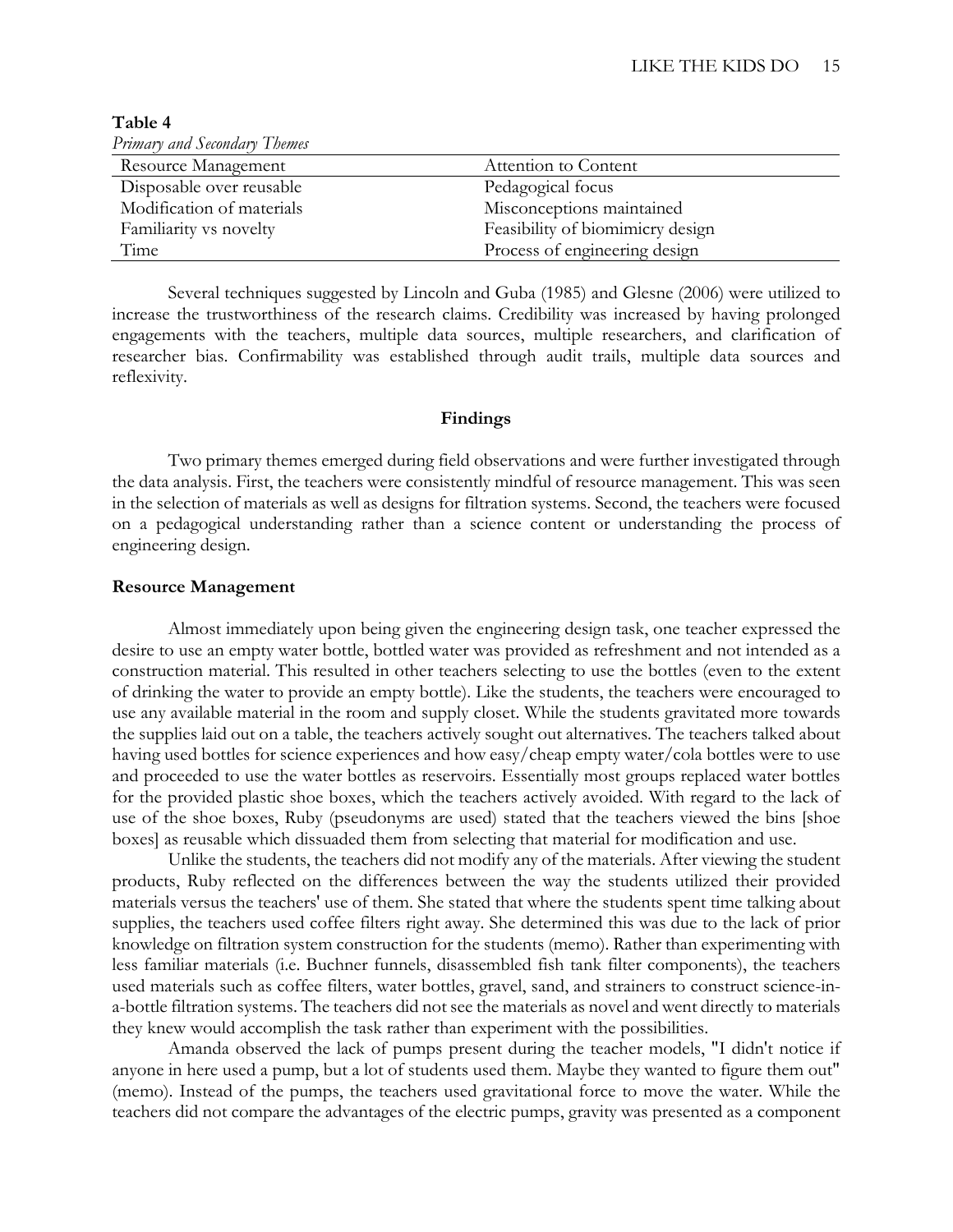of a wetland. It is unclear if mimicking this feature of wetlands was intentional, as only one group stated in their presentation that they were "mimicking natural processes."

An overarching concern in resource management was time management. For teachers who have a designated amount time each class period, thinking about how much time students would need helped dictate the selection of materials. The teachers discussed that materials that are easily accessible and manageable were important considerations for the filtration designs when thinking about incorporating such tasks in their own classrooms. When it was time to debrief about the week, Joe stated, "We [teachers] are so used to 43 minutes to put this together, get results, clean up and get to next group."

### **Attention to Content and the Process of Engineering Design**

As the week progressed, researchers observed that teachers were paying attention to pedagogical understanding versus content understanding (like the students). The content goals of the PD included biochemistry of water quality issues, biomimicry, and engineering design. The teachers' lack of content focus became apparent during the final presentations on the last day of the PD. The engineering design task included two content related criteria. The system was to address a clearly defined water quality issue and to be inspired by biological systems.

Teachers were given the same instructions and expectations as the students for presenting their final product. Out of four presentations, one group did not provide any information as to which specific water quality issue their prototype addressed. Instead, they presented a sales pitch for their final presentation, seeming to gloss over the results of their trials and tests. A second group indirectly stated how the prototype will change the water quality in time. A third group presented at length how they hoped to both raise and lower the pH. A common source of confusion surrounding the study of pH related to the fact that a lower pH equals a more acidic substance. So, as the group attempted to lower the acidity of the water, they really aimed to raise the pH. At least one member of the group did not understand this distinction and created confusion during the presentation. The fourth group specifically stated what effect their prototype had on the water quality.

Following the presentations, Joe noted that the students came closer to biomimicry than the adults and Sarah added that the adults focused on making the water drinkable and not biomimicry since people "wouldn't drink out of wetlands." This focus may have prevented the teachers from looking at the task as the students did. Joe noted that the teachers were focused on the time limits, rather than the experience. Where the students looked at the task as "Hey, that's cool," the teachers approached it as "How could we use it" (Sally).

Regarding the practices of engineering design, Sarah pointed out "Their (the students') set ups were more advanced." When asked if she meant more advanced or more complicated, she clarified, "More advanced." In general, the teachers saw the student designs as better responding to the engineering design task. Only one of the teacher groups spent time optimizing their design solution compared to the students who disassembled and reassembled their prototypes multiple times. One teacher group made several changes to their design and their final presentation relied on significant upgrades to their original prototype. This understanding that the process of engineering design requires the team to constantly reevaluate available designs to identify the best solution was not demonstrated by any of the other groups. When asked how they would incorporate what they learned from the week into their own classrooms, Sarah replied, "We would incorporate a budget to limit waste." Sarah's response and the group consensus further illustrates a focus on the pedagogical implications included in management of resources rather than an understanding of the process of engineering design.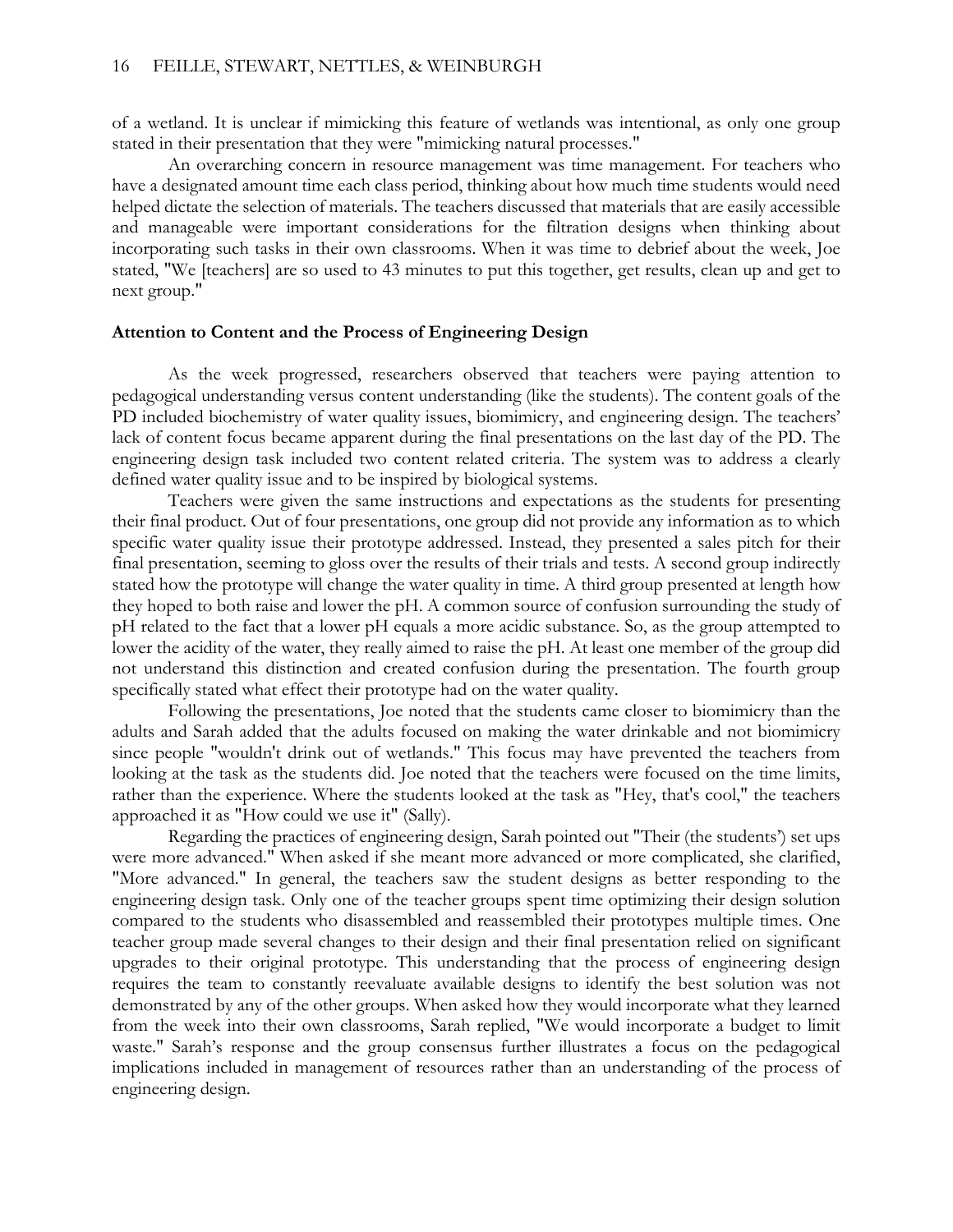#### **Discussion**

While the teachers participating in this study are not necessarily beginning or developing teachers, they were novice to the process of engineering design. Yet, current shifts in the expectations described in the NGSS (NGSS Lead States, 2013) set the expectation for the incorporation of more engineering experiences within education. Despite this national push, engineering is not predominately featured in the state standards of the teachers at the time of this study. Until the process of engineering design becomes part of the instructional process, teachers will continue to hesitantly navigate the difficult inclusion of engineering processes within science content.

When planning and implementing professional development, it is important to remember that even though teachers may be ready to learn, teachers have trouble staying in the role of learner (Cunningham & Carlsen, 2014). The teachers' focus on resource management and pedagogy more so than the content is understandable as they try to apply these unfamiliar engineering practices to the realities of their classrooms. By filtering much of the science content out of their presentations and in some cases demonstrating a clear lack of understanding of the concept of pH, the teachers did not demonstrate understanding engineering design or issues surrounding water quality. This minimizes the chance that the teachers would link this process to an enrichment of their students' conceptualization of science content and the ability to apply it in problem solving situations. Additionally, this phenomenon demonstrates the challenge of content-integrated engineering practices within the science classroom. As the teachers themselves struggled to keep the content integrated within the novelty of the engineering task, they may face difficulty in their own classrooms in future engineering task planning and implementation.

To address the teachers' difficulty with the conflicting roles of teacher and learner, Cunningham and Carlsen (2014) suggest providing teachers with windows of time dedicated to their implementation concerns. This allows PD providers the opportunity to contrast those windows with their experiences as a learner of engineering design and its content applications. By doing so, PD providers create a concrete way for teachers to facilitate student-centered/inquiry-based teaching within the constraints and demands of a science period. Given this complexity, a single exposure to engineering practices is not enough. These single exposures make the pedagogical moments difficult to connect beyond the professional development to the classroom.

Yet, planning applicable PD can only get us so far. Unless PD developers can find a way to help teachers explore beyond their reliance on the familiar, teachers will struggle to facilitate and guide their own students through engineering practices upon returning to their classrooms. In the end, it is not the product/solution (like the teachers in this study thought) but the journey (like the students experienced prior) that is key to understanding engineering design.

Without follow-up interviews, it is difficult to discern if the teachers gravitated to known, readily available, cheap supplies (for example small water bottles and coffee filters) solely due to time and budget concerns. The use of coffee filters made cleanup easy as did the use of the water bottles. Water bottles are cheap materials for teachers to acquire. Even though the teachers noted the students' use of plastic bins and water pumps, it is possible that the teachers saw these materials as beyond the budget of their classroom supplies. As districts expect teachers to incorporate new unique solutions (engineering) into their classrooms, the science supply budget does not increase. With limited supplies, teachers may adopt a scarcity mentality and gather what is readily available to use. Classroom management styles may also have come into play. By limiting supplies to what could easily be accessed or replenished, teachers limit potential resource management issues. Instead of dividing attention between passing out supplies, guiding students through the engineering process, and supervising, teachers only need to focus on the latter two.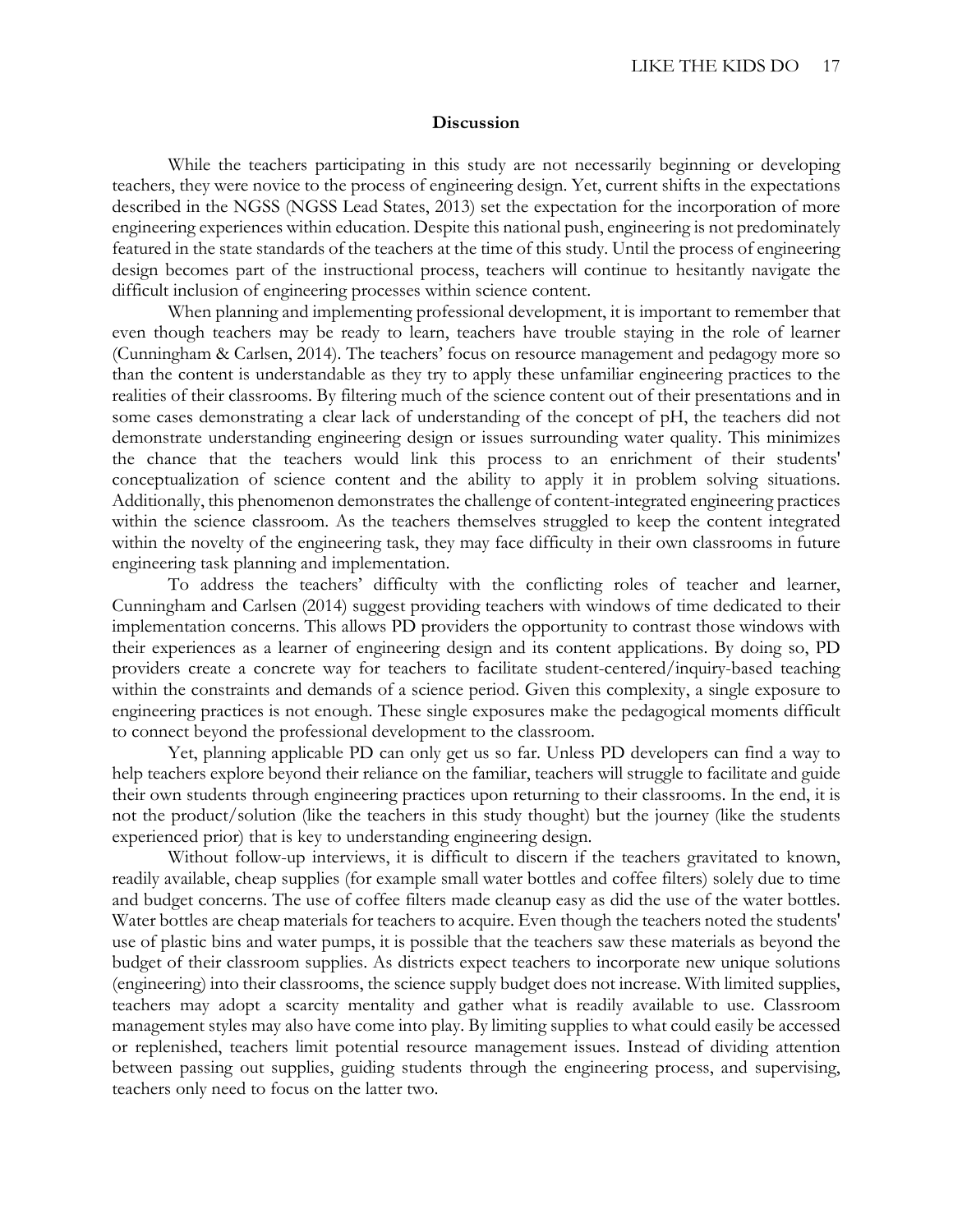# **Limitations of the Study**

As a single case study, the findings of this research cannot be extended as generalizations beyond the setting of this professional development and included teacher participants. It should also be noted that the aim of the PD was not necessarily to improve the engineering teaching practices of the participants. Rather the focus was to continue to expose participants to innovations in science teaching and help to facilitate an overall improvement of pedagogy, content understanding, and confidence in science teaching within the context of environmental science with a focus on water by participating as learners in the engineering design task. Finally, there was little opportunity for member-checking beyond the noted conversations between the PD providers and the participants.

# **Recommendations for Future Research**

This small case study leads to several future research questions and possibilities. Due to the teachers' comments and interest regarding the student developed prototypes, it may be beneficial to investigate how combining the teacher task with a student task can help inspire teachers to reach beyond what is known. In what ways does engaging in an engineering design task with students influence the ways in which practicing teachers approach the process? Second, how will an explicit focus on integrating engineering practices into the current pedagogical paradigm demands of teachers (such as state testing and/or student-centered/inquiry-based instruction) impact the ways teachers engage with an engineering design task or instructional plan? Finally, as science teacher educators, we must continue to contribute to the discussion regarding the future of science education. What role does engineering design play in light of the demands on science teachers and science learners and how better can we prepare pre- and in-service educators to respond to those demands?

*This research was supported in part by funding from the ...funding by Teacher Quality Granting Program of Texas and the Andrews Institute of Mathematics & Science Education at Texas Christian University (grant number 62174).* 

**Kelly Feille** (feille (*Q*) ou.edu) is an assistant professor of science education in the Jeannine Rainbolt College of Education at the University of Oklahoma. At the University of Oklahoma, Dr. Feille continues her passion for science education through her work with pre-service elementary teachers. She seeks to ensure that her students leave the University of Oklahoma with the confidence and tools to teach science in ways that engage students to ask important questions, think critically, and collect, evaluate, and argue from evidence. Her research focuses on the development of elementary science teachers and, in particular, how to encourage the development of schoolyard pedagogy, which takes advantage of the learning moments in and out of the traditional classroom.

**Morgan Stewart** (morgan.stewart(a)tcu.edu) received her doctorate in science education from Texas Christian University in 2018. Her areas of research interests include epistemic curiosity in young children, scientific models in education, and understanding pre-service and in-service teacher attitudes towards science education. She currently teaches kindergarten thru 5th grade English as a Second Language through the lens of science and social studies in an elementary school in Texas.

**Jenesta Nettles** (*jenesta@icloud.com*) is a science education researcher and educator. After teaching high school biology, she earned her PhD in science education. Her primary research interest is the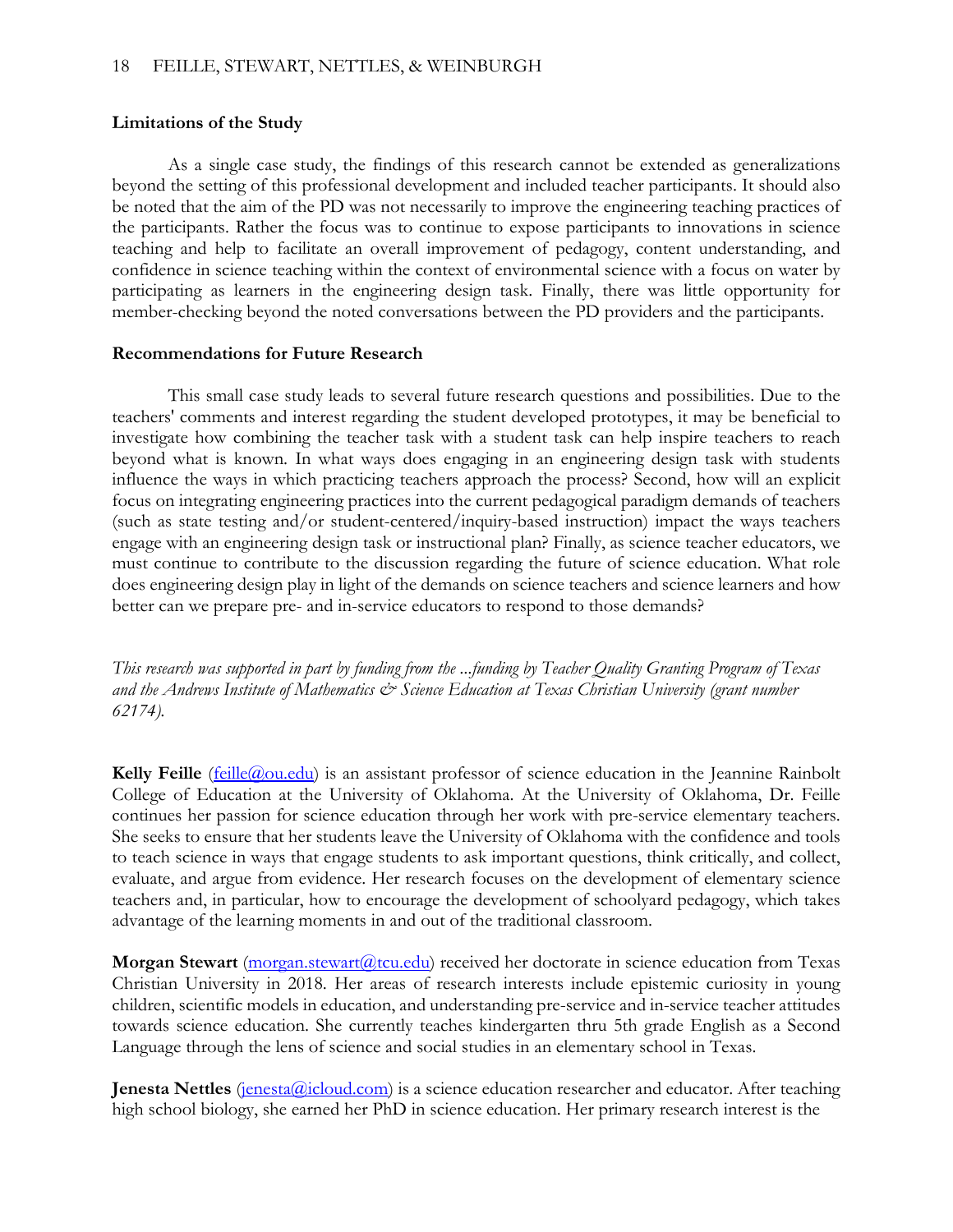use of student-centered teaching practices to facilitate educational equity and empowerment. She believes that the education of women and girls is important for social justice and equity, but also crucial to the progress of human society.

**Molly Weinburgh** [\(m.weinburgh@tcu.edu\)](mailto:m.weinburgh@tcu.edu) is the Andrews Chair of Mathematics & Science Education and Director of the Andrews Institute of Mathematics & Science Education in the College of Education at TCU. Her research focuses on equity issues in science, especially equity for language learners, and teacher professional growth. She teaches undergraduates and graduates in the College of Education and the College of Science & Engineering. She is an active member of ASTE, SSMA, NARST and ICRSME.

### **References**

- Brophy, S., Klein, S., Portsmore, M., & Rogers, C. (2008). Advancing engineering education in P-12 classroom. *Journal of Engineering Education, 97*(3), 369-387. DOI: 10.1002/j.2168- 9830.2008.tb00985.x
- Cunningham, C. M., & Carlsen, W. S. (2014). Teaching engineering practices. *Journal of Science Teacher Education, 25*(2), 197-210. DOI: 10.1007/s10972-014-9380-5
- Ely, M., Vinz, R., Downing, M., & Anzul, M. (1997). *On writing qualitative research: Living by words.* Falmer Press.
- Estapa, A. T. & Tank, K. M. (2017). Supporting integrated STEM in the elementary classroom: A professional development approach centered on an engineering design challenge. *International Jouranl of STEM Education., 4*(6), 1-16. Doi 10.1186/s40594-017-0058-3
- Feille, K., Nettles, J., & Weinburgh, M. (2017). Water, water everywhere! But is it clean to drink? Applying Engineering Design to the Challenge of Water Purification. *Science Scope*, *40*, 50-57.
- Flyvbjerg, B. (2001). Case study. In N. K Denzin & Y. S. Lincoln (Eds.). *The Sage handbook of qualitative research* (4<sup>th</sup> ed., pp 301-316). Sage.
- Garet, M. S., Porter, А. С., Desimone, L., Birman, В. F., & Yoon, К. S. (2001). What makes professional development effective? Results from a national sample of teachers. *American Educational Research Journal*, *38*(4), 915-945.
- Glesne, C. (2006). *Becoming qualitative researchers*, third edirtion: Boston: Pearson.
- Guzey, S. S., Moore, T. J., & Harwell, M. (2016). Buidling up STEM: An analysis of teacherdeveloped engineering design-based STEM integration curricular material. *Journal of Pre-College Engineering Education Research, 6*(1). 11-29. Doi.oth/10.7771/2157-9288.1129.
- Guzey, S. S., Tank, Kl, Wang, H. H., Roehrig, G., & Moore, T. (2014). A high-quality professional development for teachers of grades 3-6 for implementing engineering into classrooms. *School Science and Mathematics, 114*(3), 139-149. DOI: 10.1111/ssm.12061
- Hauck, N., & Campbell, T. (2014, January). *Effects of 3-year sustained professional development on the classroom instruction of elementary school teachers.* Paper presented at the 2014 Association for Science Teacher Eeduaction International Conference, San Antonio, TX.
- Hung, D. W. L., & Chen, D-T. (2001). Situated cognition, Vygotskian thought and learning from the communities of practice perspective: Implications for the design of Web-based E-learning. *Education Media International, 38*(1), 3-12. DOI: 10.1080/095239801100374
- Herro, D., & Quigley, C. (2017). Exploring teachers' perceptions of STEAM teaching through professional development: Implications for teacher educators. *Professional Development in Education, 43*(3), 416-438. DOI: 10.1080/19415257.2016.1205507